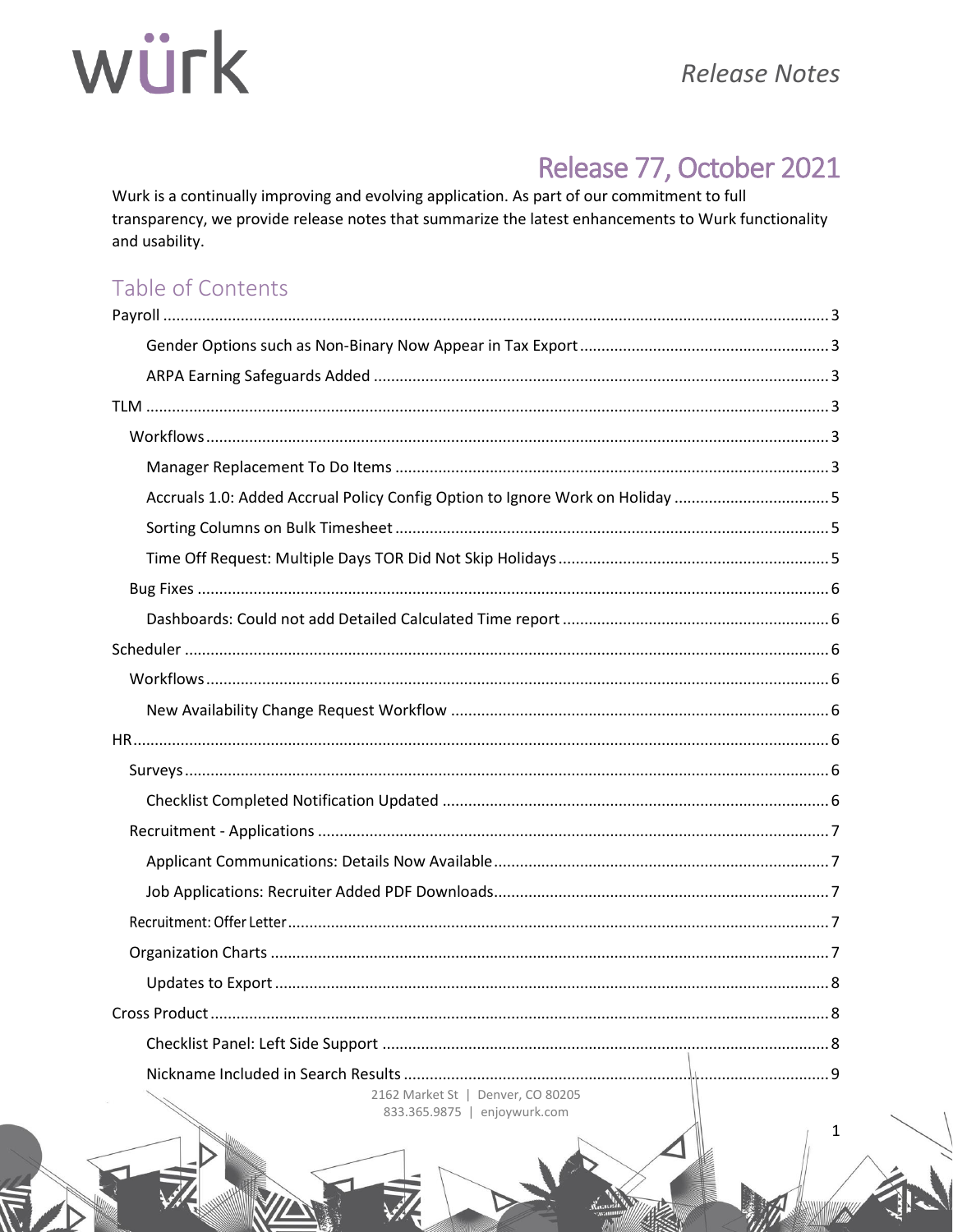## *Release Notes*

2

# würk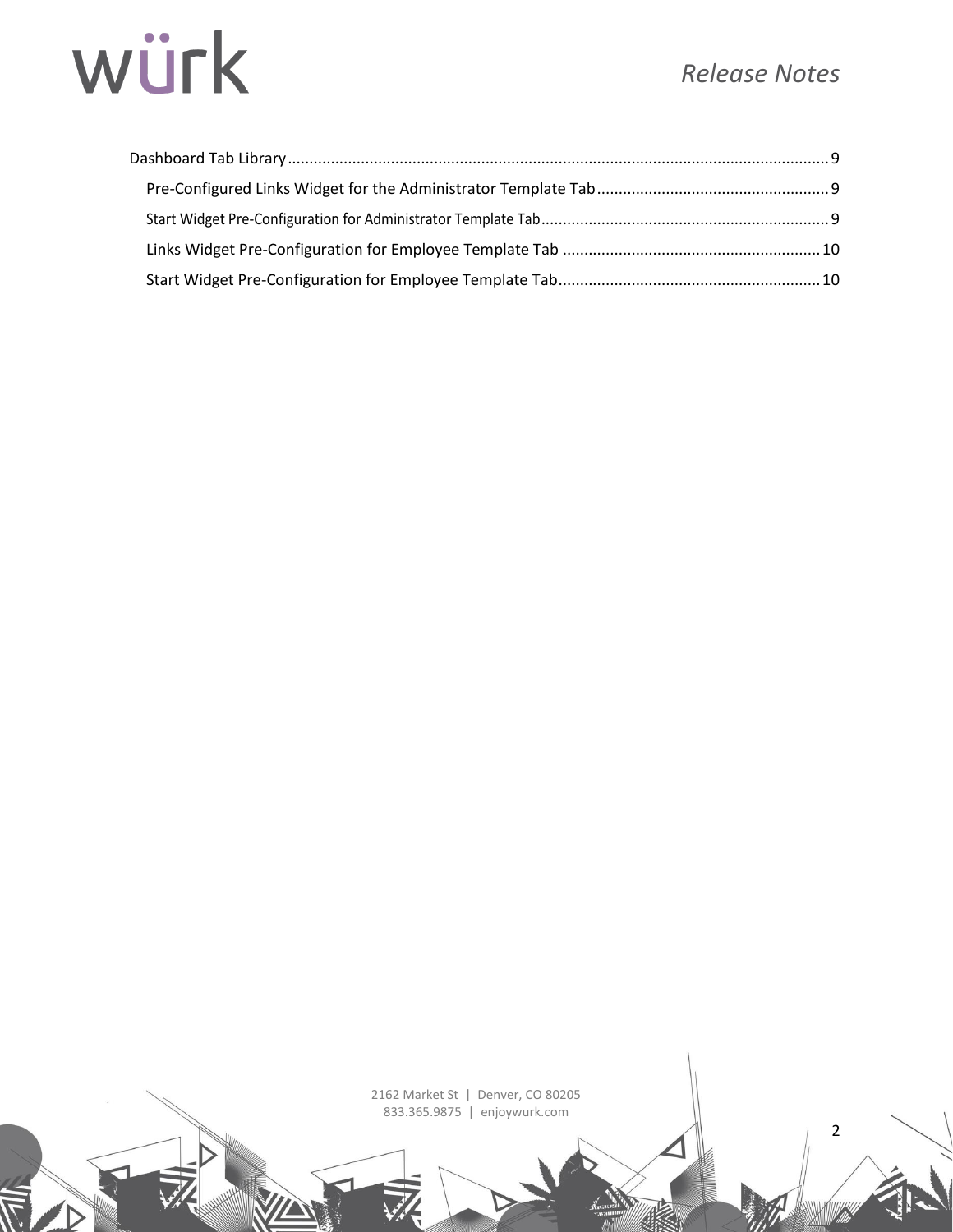# würk

## Payroll

### Gender Options such as Non-Binary Now Appear in Tax Export

When an employee's Gender field (in their Employee Information record) is set to an option other than Male or Female, the system is now able to display those Gender options in Ceridian Tax files, ADP Tax files, MasterTax RTS files, and MasterTax Monthly UI files. The selected Gender from the Employee Information record now appears in the correct gender location in the tax files as follows:

| <b>Option Selected for Gender in Employee Information</b> | Gender that appears in tax file |
|-----------------------------------------------------------|---------------------------------|
| Non-Binary                                                | Χ                               |
| <b>NULL</b>                                               | X                               |
| Undefined                                                 | χ                               |
| Male                                                      | M                               |
| Female                                                    |                                 |

## ARPA Earning Safeguards Added

Please ensure that this is the code you were using from April 1, 2021 to September 30, 2021

To help users correctly transition from FFCRA earning codes to ARPA earning codes, the system now includes safeguards as users create and finalize pay statements. The safeguards are as follows for pay statements with a pay date that is on or after April 1, 2021:

While users create and finalize pay statements, the system does not allow them to add an FFCRA earning to a pay statement that is not a Reconciliation, Payroll Adjustment, Historical, or Correction. If users add an FFCRA earning, the system warns that the old FFCRA earning codes cannot be used on or after April 1, 2021 and explains that ARPA FFCRA earnings should be used instead.

## TLM

## **Workflows**

### Manager Replacement To Do Items

Previously, when a time off request was submitted, a To Do would be created for the approving manager, but if a new manager was assigned before the request was approved, the To Do remained with the old manager and the new manager could not approve the request. The only ways around this was to either add a workflow delegation to the old manager to send the request to the new manager, have the administrator approve the request, or have the administrator reject the request and instruct the employee to resubmit.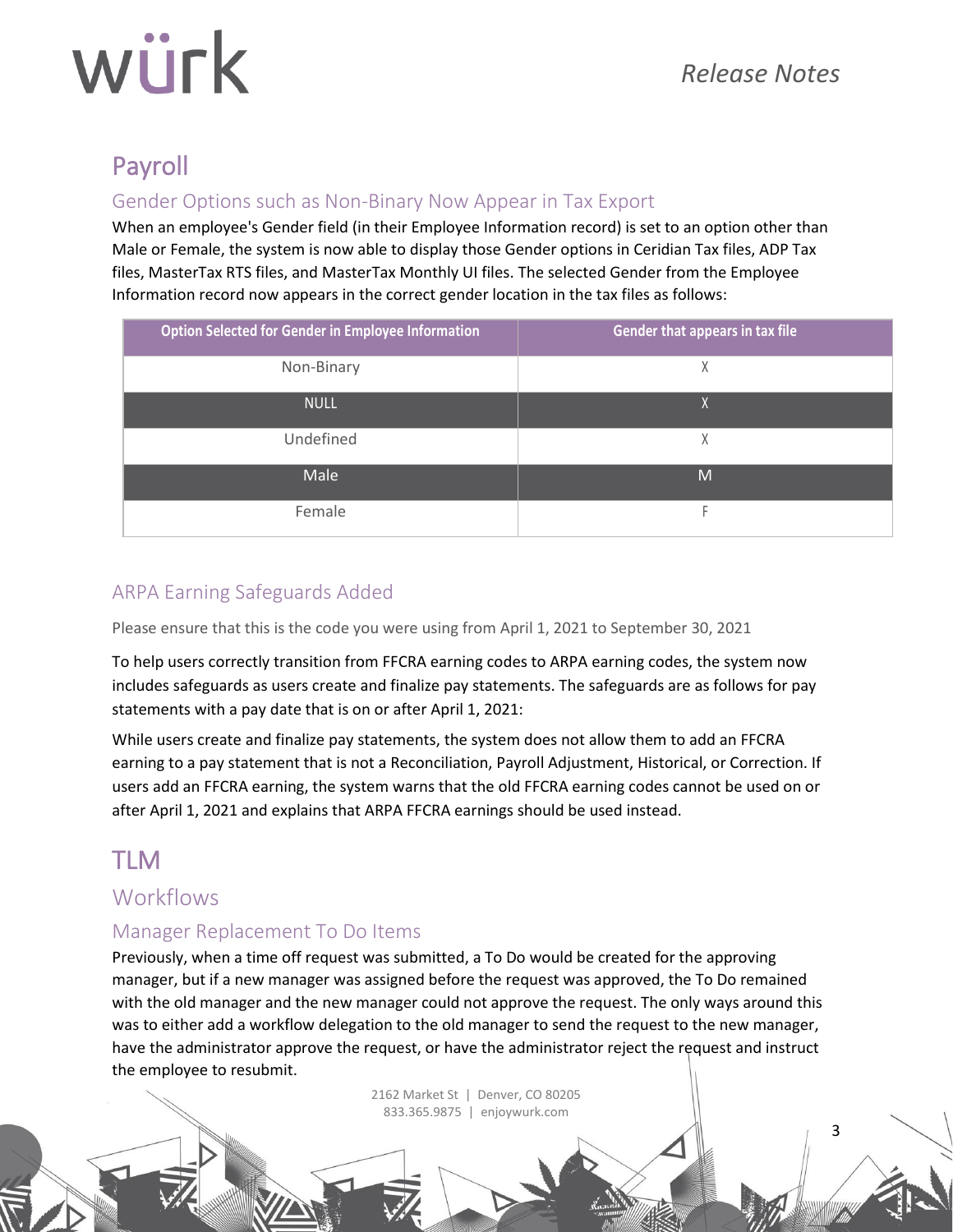



What's been added: A new checkbox, Use Manager Replacement with the field, For The Last \_ Months, has been added to the Workflow Policies widget under Global Setup > Company Setup > Global Policies tab. If enabled, To Do items for timesheets, timesheet change requests, time off requests, and overtime requests will be moved from the replaced manager to the new manager as soon as the corresponding replacement job is complete. The number of months that the system will look back for To Do items is controlled in the For The Last \_ Months field.

Note: This checkbox is only available if TLM is enabled

| <b>Workflow Policies</b>                                                              |  |
|---------------------------------------------------------------------------------------|--|
| <b>TLM</b>                                                                            |  |
| Use Workflow For Timesheet   Combine Time Entries ToDo Items                          |  |
| Use Workflow For Timesheet Change Request<br>Use Workflow For Overtime Request        |  |
| $(i)$ Use Manager Replacement $\boxed{\smile}$ For The Last $\boxed{1 \smile}$ Months |  |
| Use Workflow For Time Off Request                                                     |  |
| HR                                                                                    |  |
| Use Workflow For Benefit Enrollment (i)<br>Use Workflow For Incident Types            |  |

When an employee's manager is changed in the Managers widget in the Employee Profile, the job will begin and an inline message will display at the top of the Employee Profile, A new manager cannot be assigned until the current replacement process is complete. The manager fields will also be grayed out. Once the job is finished running, the manager fields will no longer be grayed out and you can make changes to the manager again if needed.

If you select the View Workflow link from the To Do item or the applicable report, the workflow will show who the workflow has been redirected to, not the historical path with the previous manager.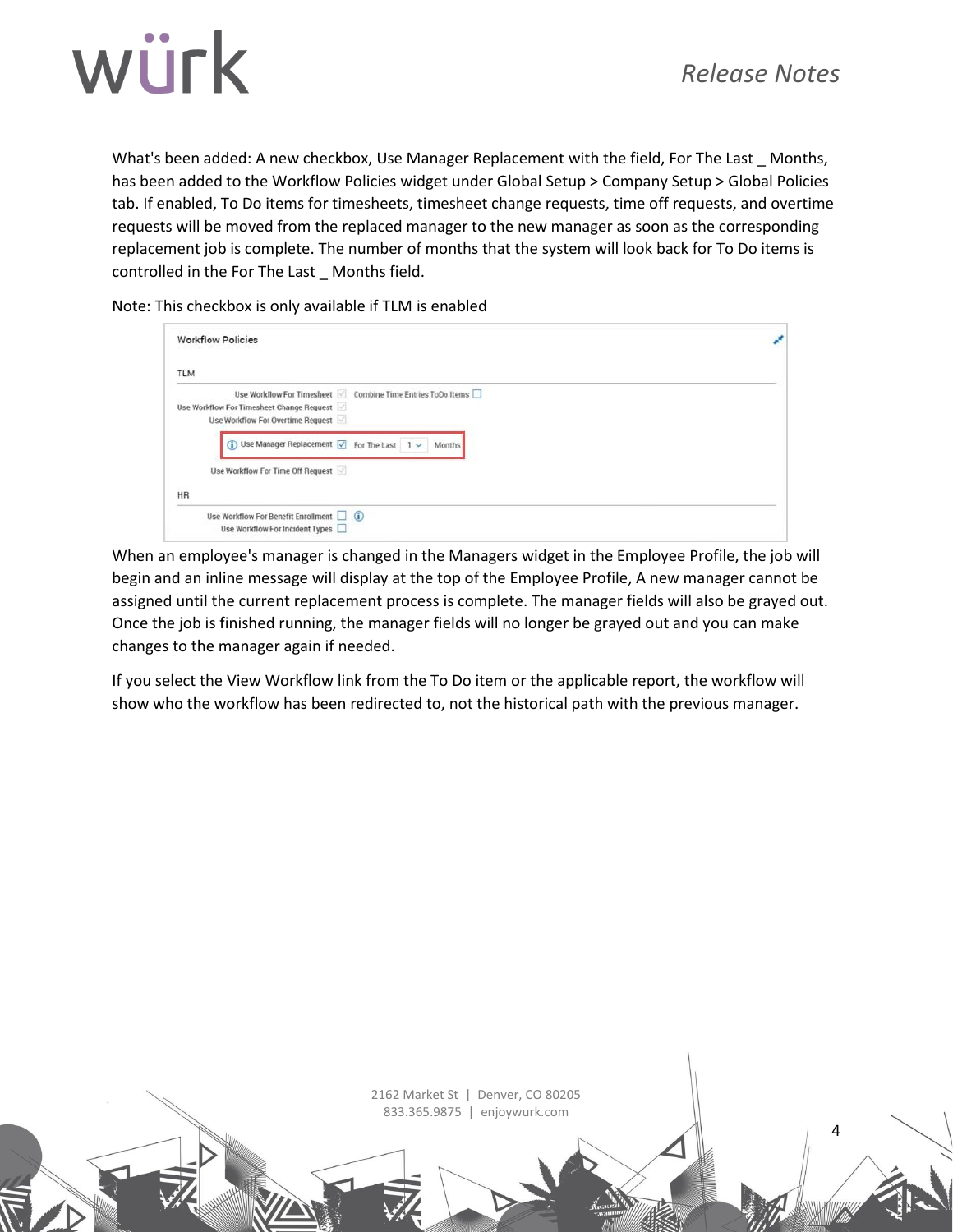5

#### Accruals 1.0: Added Accrual Policy Config Option to Ignore Work on Holiday

Previously, the values were deducted incorrectly when Accruals was executed on a day an employee was off on a holiday scheduled day off

| <b>Accruals Policies</b>     |                                                                                             |                                                                                  |  |
|------------------------------|---------------------------------------------------------------------------------------------|----------------------------------------------------------------------------------|--|
|                              |                                                                                             | Display Values In 2 Hours 2 Days                                                 |  |
|                              |                                                                                             | Display Hours with $2 \vee$ Decimal Places and Days with $5 \vee$ Decimal Places |  |
|                              | Subtract                                                                                    | Current Year<br>Scheduled Hours From Remaining Balance<br>ŵ.                     |  |
|                              | Taken Is Calculated From Beginning Of Accrual Year And Up To                                | Current Day<br>$\omega$                                                          |  |
|                              | Changes to Accrual Balances Require Comment                                                 |                                                                                  |  |
|                              | Upon Rehire, Do Not Delete Remaining Accrual Balances                                       |                                                                                  |  |
|                              | If Updated To Date Is Empty, Accruals Will Be<br>Calculated If Hire/Start Date Is Less Than | 2000 Days                                                                        |  |
|                              | Show Extra Balance Information To Employees                                                 |                                                                                  |  |
|                              | Disclaimer To Show On Balances                                                              | This is a test disclaimer                                                        |  |
|                              | Use Calculated Time<br>DEDUCT BASED ON PERCENTAGE OF WORK DAY                               |                                                                                  |  |
| Time Off Definitions         |                                                                                             |                                                                                  |  |
| Bypass Work on Holiday<br>≎⊠ |                                                                                             |                                                                                  |  |
| $\sim$ $\sim$<br>Scheduled   |                                                                                             |                                                                                  |  |
| $\sim$<br>Custom             | 0.00 (HH.00)                                                                                |                                                                                  |  |
| Standard Total Hours         |                                                                                             |                                                                                  |  |
| Daily Contracted Hours       |                                                                                             |                                                                                  |  |
| VISIBLE COLUMNS              |                                                                                             |                                                                                  |  |
| Accrued To                   | Carry Over                                                                                  |                                                                                  |  |
|                              | Current Accrued Carry Over Used By Balance                                                  |                                                                                  |  |
| Current Balance              | Carry Over Used By Date                                                                     |                                                                                  |  |
| Available Balance            | Projected Accrual                                                                           |                                                                                  |  |
| Taken V                      | Projected Balance                                                                           |                                                                                  |  |
| Scheduled V                  | External Authorized                                                                         |                                                                                  |  |
| Pending Approval             | External Taken                                                                              |                                                                                  |  |
| Current Accrue Rate          | External Carry Over                                                                         |                                                                                  |  |

What's been added: Under Global Setup > Company Setup in the Accruals Policies widget, a new setting has been added within the Deduct Based On Percentage Of Work Day section, Bypass Work On Holiday.

When enabled, the Accrual Policies will ignore the setting Is Day Off (in the Holiday Table) so that the full day amount will be deducted. This setting is also tied to when employees are scheduled, so it will move with the Scheduled setting. If scheduled is enabled with Bypass Work On Holiday, the system will look at Bypass Work On Holiday first.

#### Sorting Columns on Bulk Timesheet

Users can now manually sort columns on the a Bulk timesheet by selecting the sort arrows in the headings of meta data columns. The setting, Remember Timesheet State, within the Extra Settings widget of the Bulk Timesheet profile must be enabled in order to be able to sort columns.

### Time Off Request: Multiple Days TOR Did Not Skip Holidays

Previously for TLM and TLM + Scheduler companies, time off requests for Multiple Days did not skip a day with a holiday.

Going forward, Multiple Days time off requests will now skip holiday days like Dynamic Duration time offs.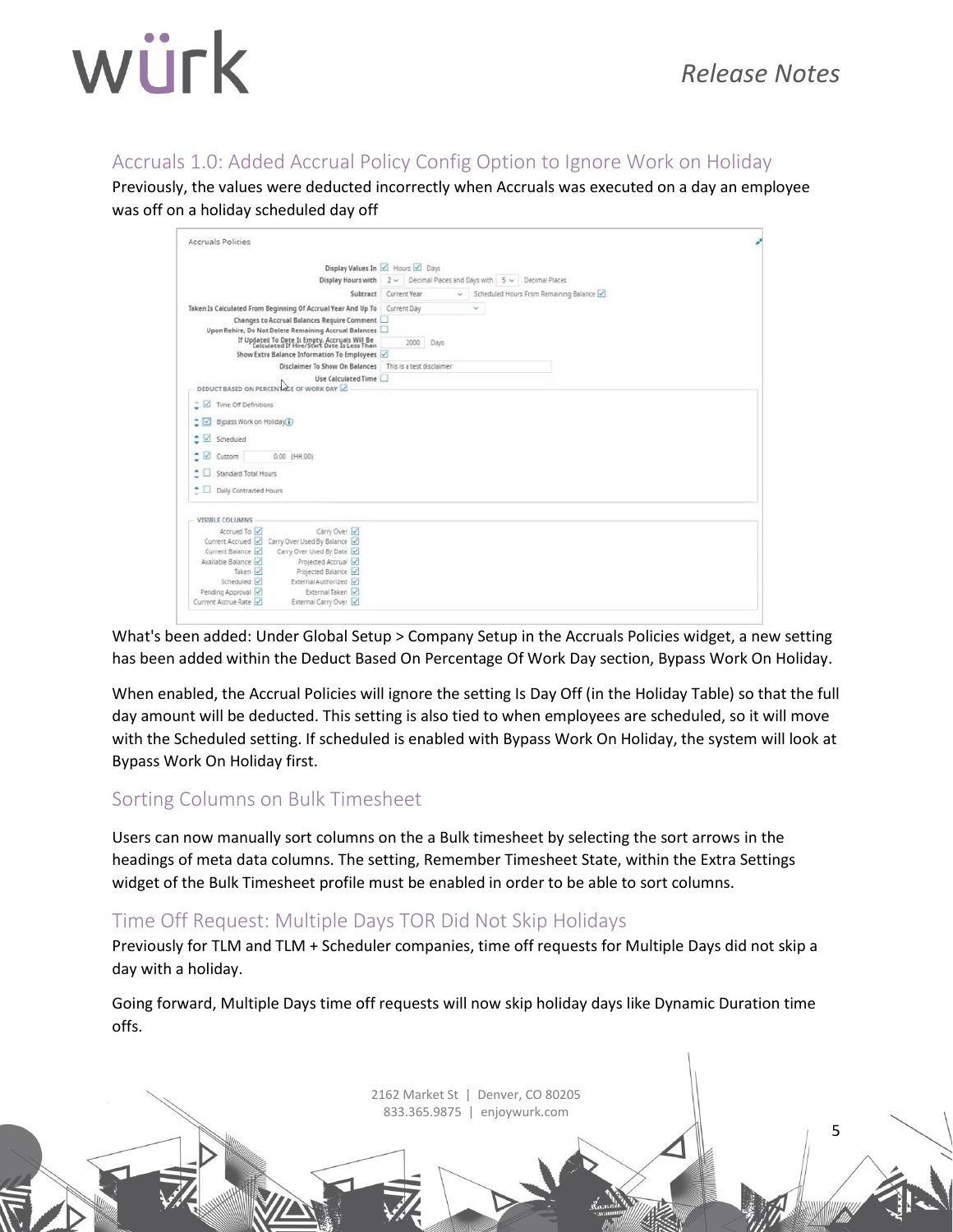# würk

## Bug Fixes

### Dashboards: Could not add Detailed Calculated Time report

When users tried to add the Detailed Calculated Time report as a widget on their Dashboard, the report was not available to add. This is fixed, and the Detailed Calculated Time report can now be added as a Dashboard widget and supports charting.

## Scheduler

### **Workflows**

### New Availability Change Request Workflow

A new Workflow Type has been added to Workflows, Availability Change Request. This allows employees to submit a request to change their availability with a workflow approval process. A default workflow for Availability Change Request is also available. All workflow steps are available to configure. You can have the notification sent to default accounts, such as Manager 1.

From Edit Scheduler Profile (Profiles/Policies > Scheduler Profiles), assign the Availability Change Request Workflow so that employees can submit a request. Employees can submit their request to change their availability from the Edit Availability/Preferences panel on the Availability/Preferences calendar screen (My Info > My Schedule > Availability/Preferences).

## HR

### Surveys

New! Surveys are now available within Wurk for HR enabled companies. Surveys help you understand and support people in a meaningful way, by aligning surveys to your organization's unique goals and needs, identifying trends that may be impacting engagement, productivity, performance, and more; at any time and from any device.

This functionality allows you to create custom or pre-defined surveys to send to your employees. Surveys can be defined to collect information vital to your organization, can be used to gather information on processes your employees or new hires have been using, or can simply be fun in nature. Even pre-defined surveys can be edited and customized. The system allows you to 1. Define the survey, 2. Send the survey, and 3. View survey answers.

## Checklist Completed Notification Updated

The Full Name system tag has been added to the Checklist Completed notification. When added, the employee's full name will display in the email and/or SMS message sent to the recipient.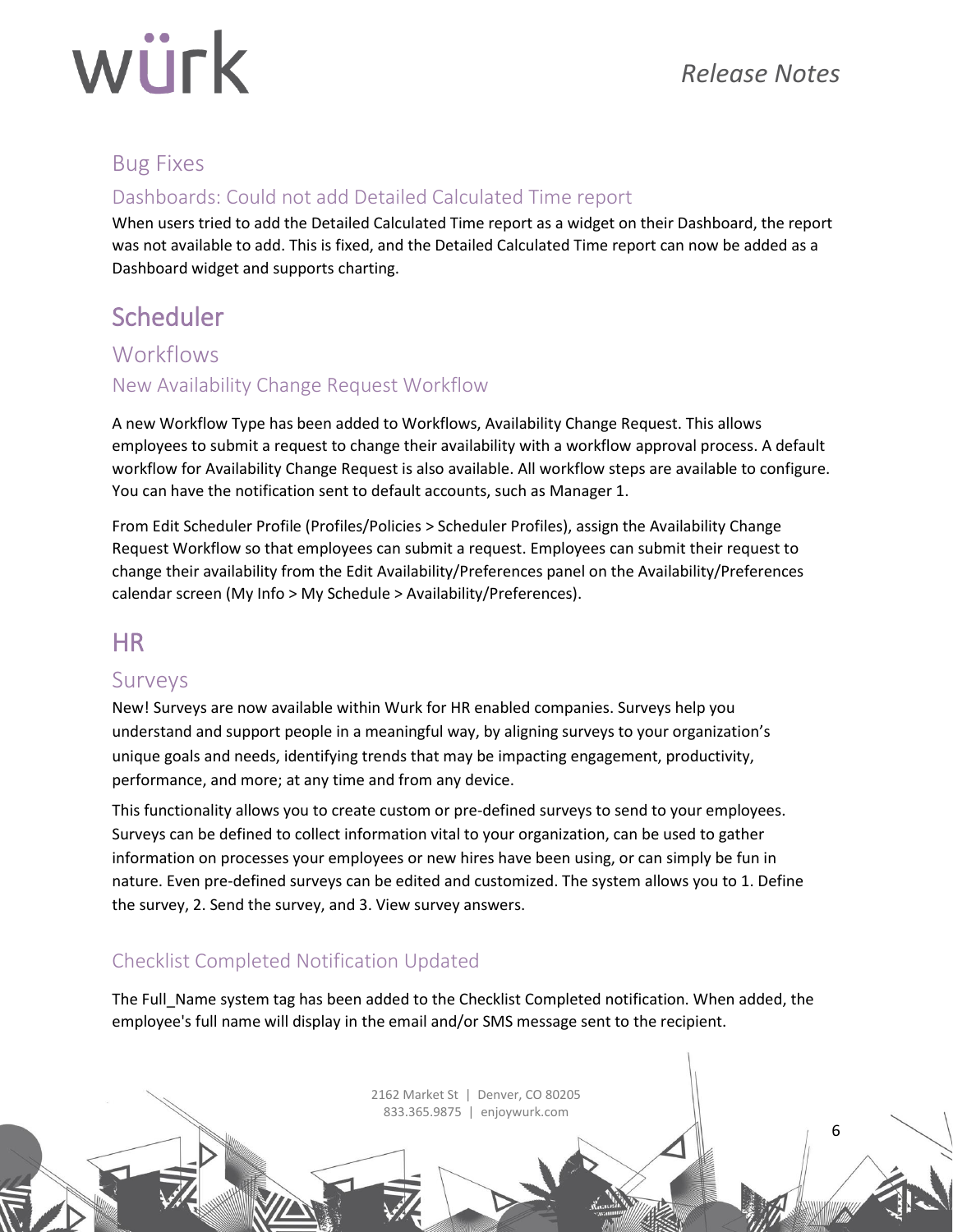# würk

## Recruitment - Applications

#### Applicant Communications: Details Now Available

We have now provided admins and managers the ability to view the content of sent applicant communications in either email or SMS format. In Applicant Communications, entries in the Type column are now hyperlinked. When clicked, a pop-up will display with the communication details.

Applicant Communications is accessed from the Applicant Information page under Team > Recruitment > Candidates > Applicants, and then selecting the View Applicant icon for the desired applicant, then selecting the Communications tab.

• From the Applicant Communications widget, select either the Email or SMS hyperlink under the Type column. A pop-up will open displaying the details, including the To, From, Subject, and Message.

Note: Historical Details are not available for historical communications. This option is only available from the October 2021 release onward.

#### Job Applications: Recruiter Added PDF Downloads

Applicants will now have the ability to download their job applications in PDF for job applications added by a recruiter. Recruiters and hiring managers can also download an applicant's job application in PDF for job applications added by a recruiter. The PDFs will be a snapshot in time at the time of submission.

### Recruitment: Offer Letter

We have expanded Offer Letter functionality to include applicant acceptance or declination of offers. This has multiple elements that include signature configuration pieces, manager menus, and applicant response.

- Offer Letters: Signature Type Configuration
- Offer Letters: Decline Reasons Added
- Offer Letters: Assigning Offer Letters to Applicants
- Offer Letters: Applicant Access to Offer Letters
- Offer Letters: Accepting an Offer via Digital Signature
- Offer Letters: Accepting an Offer via System Generated Signed Document
- Offer Letters: Accepting an Offer via Required Upload of Signed Offer
- Offer Letters: Declined Offers
- Offer Letters: Expired Offers
- Offer Letters: Accepted Offers

## Organization Charts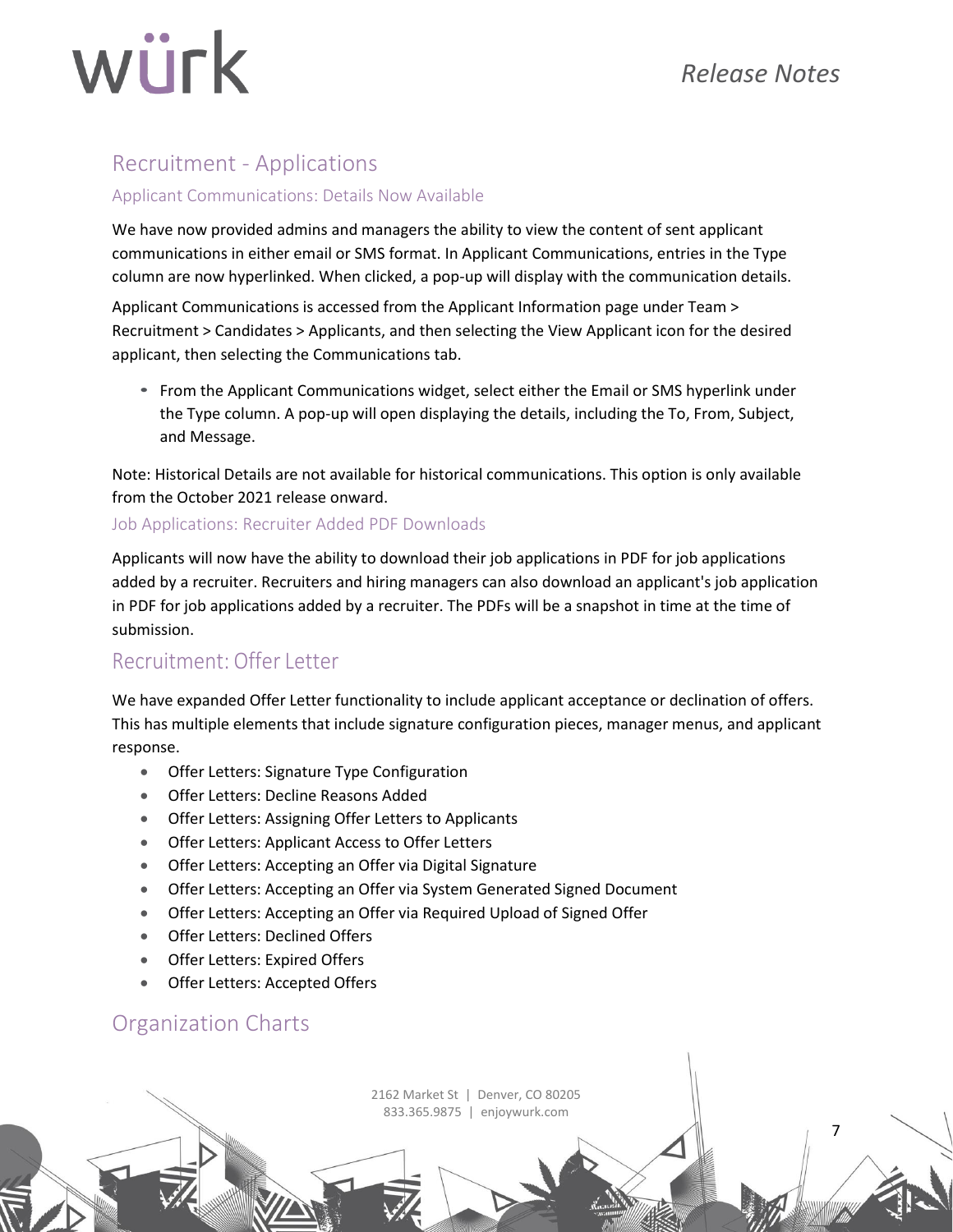## *Release Notes*

8

# würk

#### Updates to Export

We have made some updates to the exporting of organization charts. These updates are in the pop-up after selecting the Export button.

#### **Layout**

Multiple pages - Split entire chart renamed to Multiple Pages - Entire Chart

Multiple pages - Chart per employee chart renamed to Multiple Pages - Per Employee Number of Levels Down

#### **Pages - Per Employee Number of Levels Down**

If value is >3, a warning will be shown to the user as follows: These selections may result in a large org chart that is better explored online than downloaded/printed. Consider selecting fewer levels or a multiple page layout.

#### **Orientation when Exporting**

Default will be Horizontal. Can change to Vertical. Applicable to single page and multi-page charts.

#### **Alignment**

Default will be Center alignment for Horizontal charts. Can change to Left or Right. Applicable to single page and multi-page charts.

Default will be Center alignment for Vertical charts. Can change to Top or Bottom. Applicable to single page and multi-page charts.

## Cross Product

Checklist Panel: Left Side Support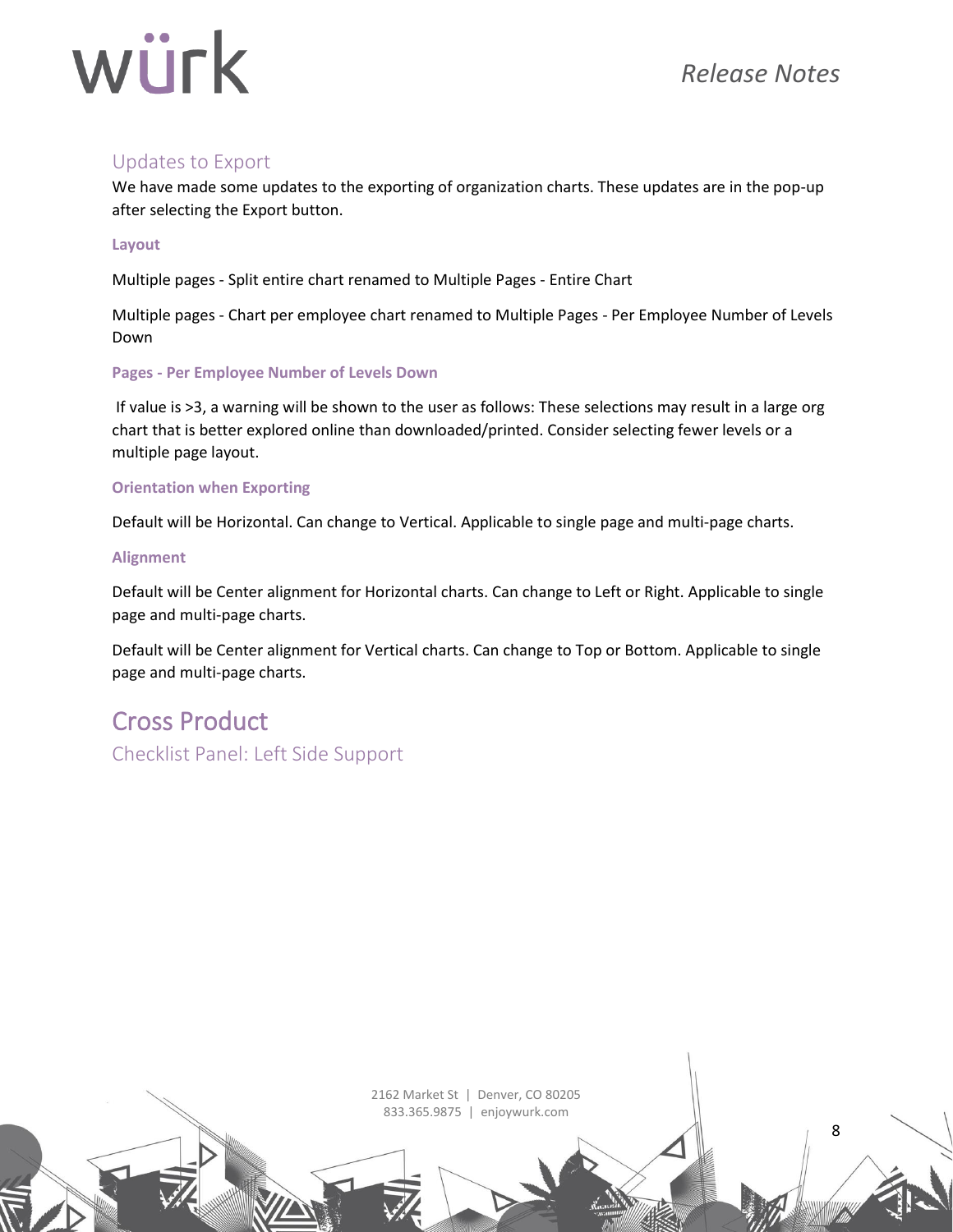9

The Checklist Panel has been enabled to be placed on the left side of the page. When the panel is opened on the left side, the page is pushed left to right at the same breakpoints that page content is pushed right to left for right side placement.

| <b>M</b> CHECKIDE                                                                                                                                                                                                                                                                    | ᄉ                           | WUTK<br>=                                                                      | 06:07 PM (MDT)                                                                                                                          | НR                      | Search | $\mathbf u$<br>(?)<br>l SA   |
|--------------------------------------------------------------------------------------------------------------------------------------------------------------------------------------------------------------------------------------------------------------------------------------|-----------------------------|--------------------------------------------------------------------------------|-----------------------------------------------------------------------------------------------------------------------------------------|-------------------------|--------|------------------------------|
| <b>Emily Employee Jones</b><br>E<br>(Test EIN) (1007)<br>Checklist: Onboarding<br>Not Started (0 out of 3)                                                                                                                                                                           | $\bullet$<br>0%<br>$\cdots$ | $HR > HR$ Actions<br>Employee<br><b>Emily Employee Jones (Test EIN)</b><br>EJ. | $\leftarrow$ Confirm my Personal Information<br>Please go through the information below and adjust any informalton that needs updating. |                         |        |                              |
| $\vee$ My Information<br><b>Verify/Update Personal Information</b>                                                                                                                                                                                                                   | 0%                          | Effective From *<br>10/14/2021                                                 | 曲                                                                                                                                       |                         | $\Box$ | <b>SAVE</b><br><b>SUBMIT</b> |
| Please review your information, and make<br>updates as needed. Effective Date your request<br>to today, and when finished, click "Submit".<br>Due Date: 08/09/2019 (Overdue)<br>Waiting On: Emily Employee Jones<br>Workflow Status: New<br>Notes: $\Box$<br><b>MARK AS COMPLETE</b> |                             | My Personal Information<br>Social Security *<br>999-99-5555                    |                                                                                                                                         | Birthday*<br>01/01/1970 | m      | <b>SAVE</b><br><b>SUBMIT</b> |
| <b>Add an Emergency Contact</b>                                                                                                                                                                                                                                                      |                             |                                                                                |                                                                                                                                         |                         |        |                              |

### Nickname Included in Search Results

Admins may only know an employee by their nickname, and therefore may want to locate them in the system by searching for that name. The search has been updated so that it now includes nicknames defined via the Account Information widget in the Employee Profile.

## Dashboard Tab Library

### Pre-Configured Links Widget for the Administrator Template Tab

Administrators with access to the Dashboard Tab Library and Administrator Tab Template now see a pre- configured Links Widget (Quick Links tab) in the template tab of the Dashboard Tab Library. When the Links Widget is removed from the Template tab, a newly added Links Widget will not contain the pre-configuration.

The admin is not able to save changes to the template, so the Links Widget configuration cannot be changed.

#### Start Widget Pre-Configuration for Administrator Template Tab

Administrators with access to the Dashboard Tab Library where an Administrator Tab Template is available can now see a pre-configured Start Widget in the Template tab of the Dashboard Tab Library. The preserved Start Widget in the Administrator Tab Template has pre-configured Links available under the following labels: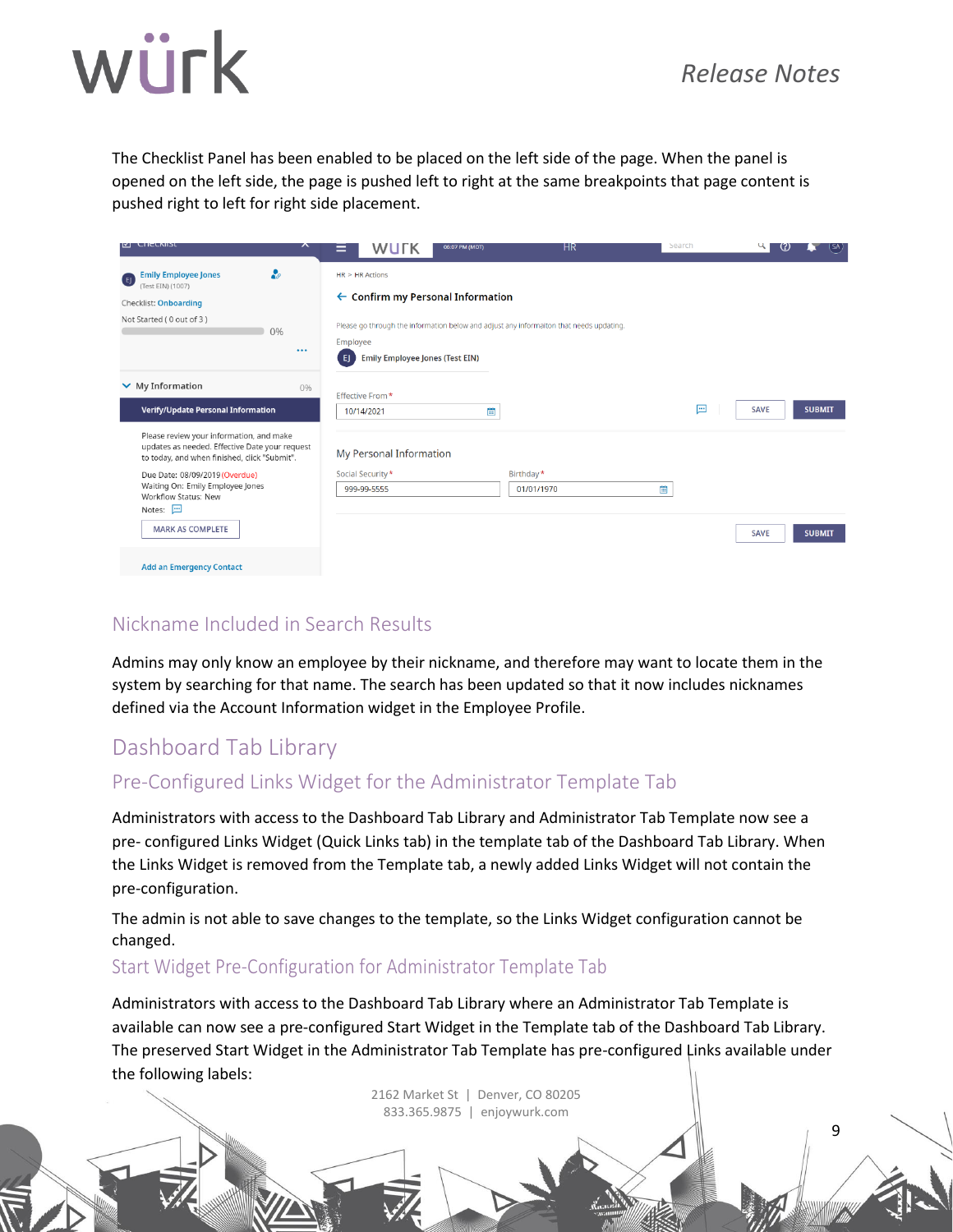10

- My Account
- My Employees
- HR Maintenance
- Timekeeping & Audit Reports
- Scheduling
- Benefits & ACA
- Recruitment
- Payroll
- Our Company/Help
- Company Settings

Only icons, not images, are used in the pre-configured Start widget. Icon custom colors are used unless a theme other than the Standard UI theme is used, in which case the color from the selected theme is used.

If the Start Widget is removed from the Template tab, a newly added Start Widget will not contain the pre- configuration. Managers cannot save changes to the Template itself, so all Start Widget configuration changes are saved to a copy of the tab Template.

### Links Widget Pre-Configuration for Employee Template Tab

Administrators can now see a pre-configured Links Widget (Quick Links tab) in the template tab of the Dashboard Tab Library. The Preserved Links widget in the Employee Tab Template has pre-configured Quick Links according to the list below.

- My Information
- My Time
- My Schedule
- My Benefits
- My HR
- My Career
- My Pay
- My Company
- My Reports

If the Links widget is removed from the Template tab, a newly added Links widget does not contain the pre- configuration.

#### Start Widget Pre-Configuration for Employee Template Tab

Administrators can now view/edit a pre-configured Start Widget in the Employee Template tab within the Dashboard Tab Library. The preserved Start widget in the Employee Tab template has preconfigured Links according to the list below.

- Employee Tab Configuration
- My Account & HR